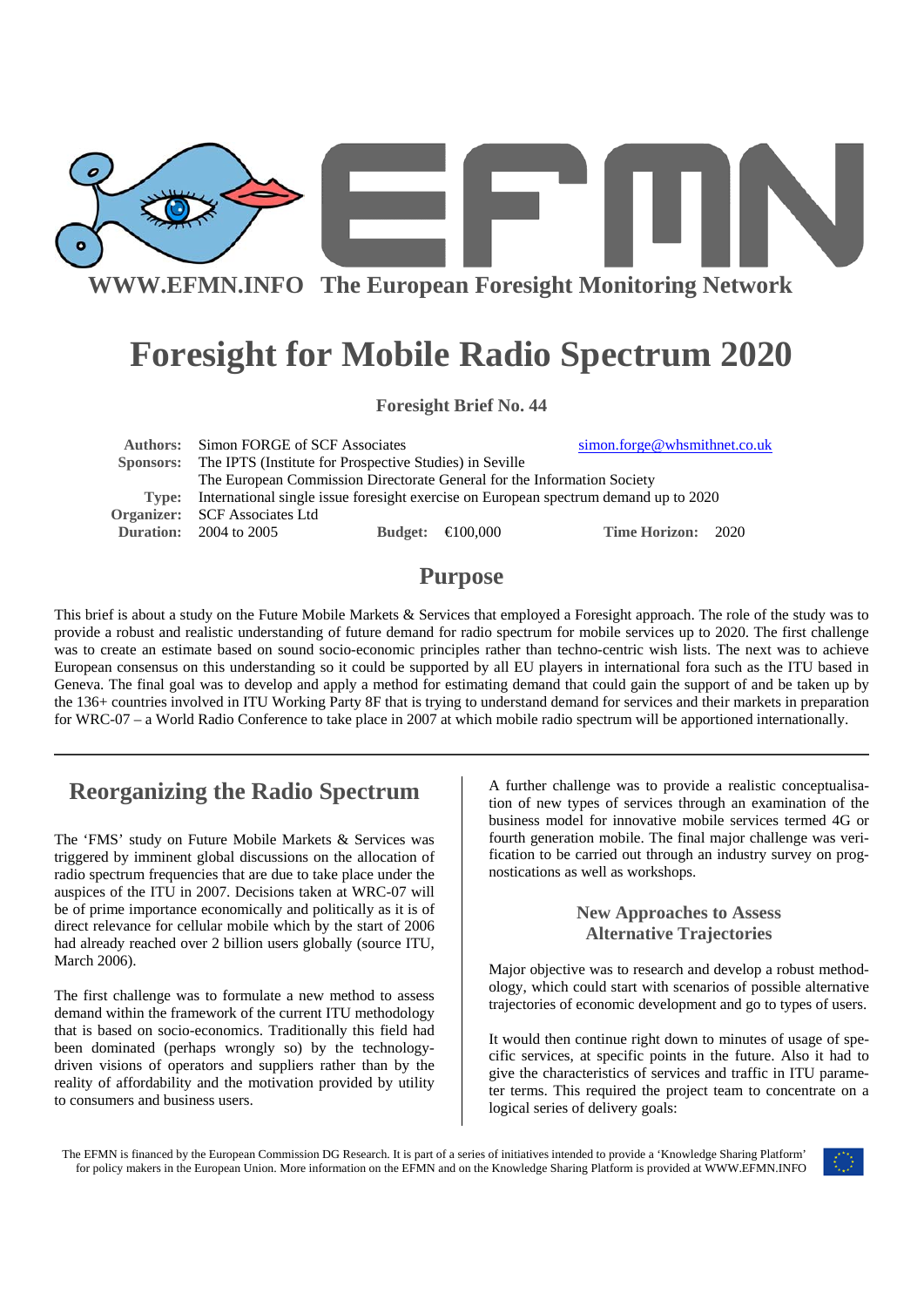- Scenario creation in a formalised and repeatable way
- Comparison of scenarios
- Characterisation of users and their uses
- Identification of future mobile services and their characteristics for spectrum usage (over 130 were specified)
- Projections for the adoption of services
- Projection over time of traffic volumes
- Projections of behaviour based on motivation and need
- Verification of early findings and scenarios with a structured questionnaire and form of Delphi analysis, a major survey exercise of industry experts
- Analysis of findings of the industry survey
- Business models for a new type of network architecture envisioned (4G)

The next step was to evangelise the methodology through:

- Identification of key stakeholders and decision points
- Presentation to key groups such as the European CEPT
- Public workshops with a large, diverse audience with invitations going out worldwide and invited speakers from Europe and the USA
- Companion EC projects with a technical focus such as 'Winner' including visits to their workshops.

#### **Surveying the ITU Community**

The ITU WP8F questionnaire on spectrum demands and mobile markets sent to its member country delegations provided the basic information on demands, services, spectrum requirements and traffic volumes by service. The overall approach exploited scenario forecasting to show needs and motivations. From these data types of demand against disposable income under the impacts of the various economic scenarios could be identified. This whole methodology was aimed at producing a socio-economic approach to demand forecasting.

### **Learning from the Failures of the Past**

This approach was adopted from the outset for several reasons. Too often techno-centric views of new services have resulted in demand being underestimated or overestimated. Thus, while some major product launches in telecommunications over the past 20 years have turned out to be flops, seemingly trivial services have exploded in significance. The potential of simple messaging service or SMS for instance was completely missed. Whereas WAP - Wireless Access Protocol for mobile web access to rich data services was the subject of great industry hype and overoptimistic forecasts. Today's debacle is the comparative failure of 3G mobile and the staving off of a cheaper successor in the form of 4G.

The telecommunications industry has often forgotten a fundamental lesson when bringing a new product or service successfully to market, that the requirement of user needs takes precedence over technology dreams. There is a strong tendency in an industry driven by simplistic marketing to make forward extrapolations from past experience, even ignoring that consumption is determined by levels of disposable income.

## **Scenarios for Mobile Communication**

The scenarios methodology recognised that in the case of wireless services, a regional market such as that of the European Union will be increasingly shaped by global forces. By 2020 there could be as much as five billion mobile users around the world shaping the technology, services, content and pricing. An estimation of all related parameters was carried out for three specific 'epochs' – now until 2010, 2015 and 2020.

The study also recognised a need for the verification of scenarios, firstly by a peer group in a workshop and secondly by a questionnaire survey of telecommunications industry stakeholders, but also economists and sociologists. The peer review led to several major changes and the questionnaire yielded 43 full responses most of which broadly endorsed the scenarios.

To proceed as efficiently as possibly further research was confined to three of the five scenarios – the two extreme disaster scenarios of financial collapse and a major disaster were discarded leaving:

- An **Optimistic** scenario economically,
- **Stagnation** of the economy in Europe, and
- A **Changing** scenario with pockets of prosperity and high migration to growth clusters of high tech industry.



For these three scenarios a detailed analysis was carried out on the motivations, needs and applications of different user types.

User profile tables were drawn up by age-group, incomegroup and epoch for the aggregated population of the EU. A key premise was that motivations drive needs from which services and usage levels can be determined. The overall method is summarised in the diagram above.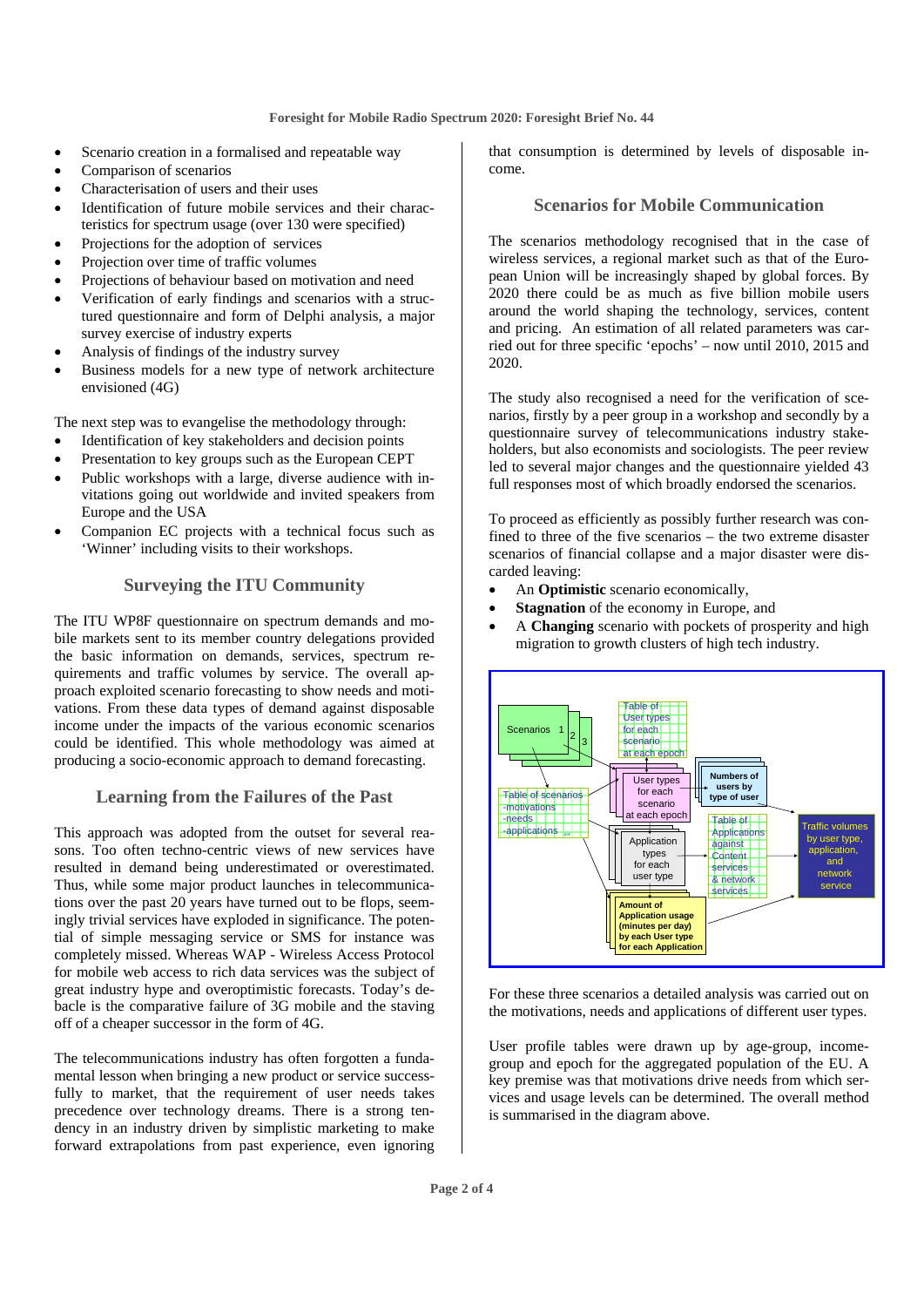In addition to the organizers of FMS study various other stakeholder organisations were involved:

- **The CEPT** a telecommunications industry body for Europe for standards and policy
- **The ITU** the global industry body under whose auspices discussion for spectrum allocation will take place in 2007
- **National Delegations** for spectrum regulation worldwide who participated in the study
- The **IPTS** of Spain who commissioned the study and managed it on behalf of the Information Society spectrum group
- The **Information Society Spectrum Group**,
- The European **RSPG** or Radio Spectrum Policy Group.

#### **Demand for Mobile Communication in the Developing World**

Take-up across Europe will vary greatly with the economic scenario, both in terms of level of usage and type of service in demand. A major future growth area for mobile telephony however will be the developing world. It will influence the EU and the OECD community in mobile products and services. Globally the demand for mobile applications and services will vary according to the EU profile with different levels of traffic placing different demands on the spectrum.

It was recognised at the outset that forecasting future demand meant that a much better understanding was needed of who would use mobile services, what they might want to use them for, how much they might want to use them and most importantly how much they could afford to pay for them.

A key point was that consumer and business segments would be much more educated in creating a lifestyle around advanced services. The game boys and girls of today will become the 'game people' of tomorrow - technophobia or lack of IT literacy will be less of a barrier than it is today. Key motivations were found to differ substantially across scenarios.

Ambitions decline with earnings. People turn inwards, retiring to a more basic and rural existence as the grey and green economies substitute for the normal monetary economy. Technology needs are minimised.

For the constant change scenario, survival in a situation of economic instability, both positive and negative, and continual migration to new clusters is the motivation. Long term, the scenario may be gently optimistic, needs are for autonomy, to find work and control a changing lifestyle while supporting local and remote families.

#### **Changing Service Patterns**

The project found a wide range of services that could be brought to market. It identified over 130 services that could be classified under headings such as *Lifestyle, Entertainment, Communications and Business Applications* (More detail is available in documents from the FMS website)

Results for traffic growth between 2010 and 2015 show little difference between scenarios. The **Smooth Development** and constant **Change scenarios** show almost identical steady growth and there is real but gradual decline in traffic in the case of **Economic Stagnation**. It is only after 2015 that the big differences in traffic volumes become apparent.

Growth in traffic under the constant **Change scenario** is much more marked than in economic stagnation, as expected, growing four-fold between 2010 and 2015. However this is dwarfed by the **Smooth Development** scenario, where traffic grows almost nine times in the five year period. By 2020 there will be 8 times more traffic in the constant **Change scenario** compared with **Economic Stagnation**, and 15 times more than in the **Smooth Development** scenario, but most change will take place after 2015.

Growth in the **Smooth** and **Change scenarios** arises from different sources. In the **Smooth Development** scenario the huge growth in traffic comes from individual consumers, whereas in the **Change scenario**, growth from individual consumers is more steady, most of the growth resulting from increased use by enterprise. In the **Stagnation scenario**, consumer traffic is very limited indeed and almost all of the traffic results from enterprise use.

In terms of sectoral trends, the most important and least examined facet is the market analysis in terms of real customers and their real needs. On the basis of the scenarios user-profiles were developed with specific segmentations for consumer and business users. In consequence, the main segmentation could be described as two user-types as follows:

**Consumers**: These were analysed using segmentation in terms of age and income. The user population in each scenario was largely differentiated by disposable income and general economic outlook. In the **Smooth Development** scenario (the most prosperous case) we saw a widening of the middle class at all levels (upper, middle, lower) as the scenario progressed so that those at or beneath the poverty line reduced in number. By contrast the **Economic Stagnation** scenario swells the lower brackets with an expanding population at or below the poverty line, and more people in the lower earnings segment, with migration of upper middle class to lower middle class. In the **Change scenario**, we expect expansion of a lower middle class which is largely migrant, while there is a tendency for the lowest income segments to reduce in number as the scenario progresses.

**Business users**: These were divided by size of enterprise. The willingness of an enterprise to purchase changed in marked fashion from one scenario to another but the dominance of the micro enterprise (less than 10 staff) and the continued rise of the small and medium enterprise was notable with the big differences arising in the decline of the formal business community and its purchasing power in the **Economic Stagnation** scenario.